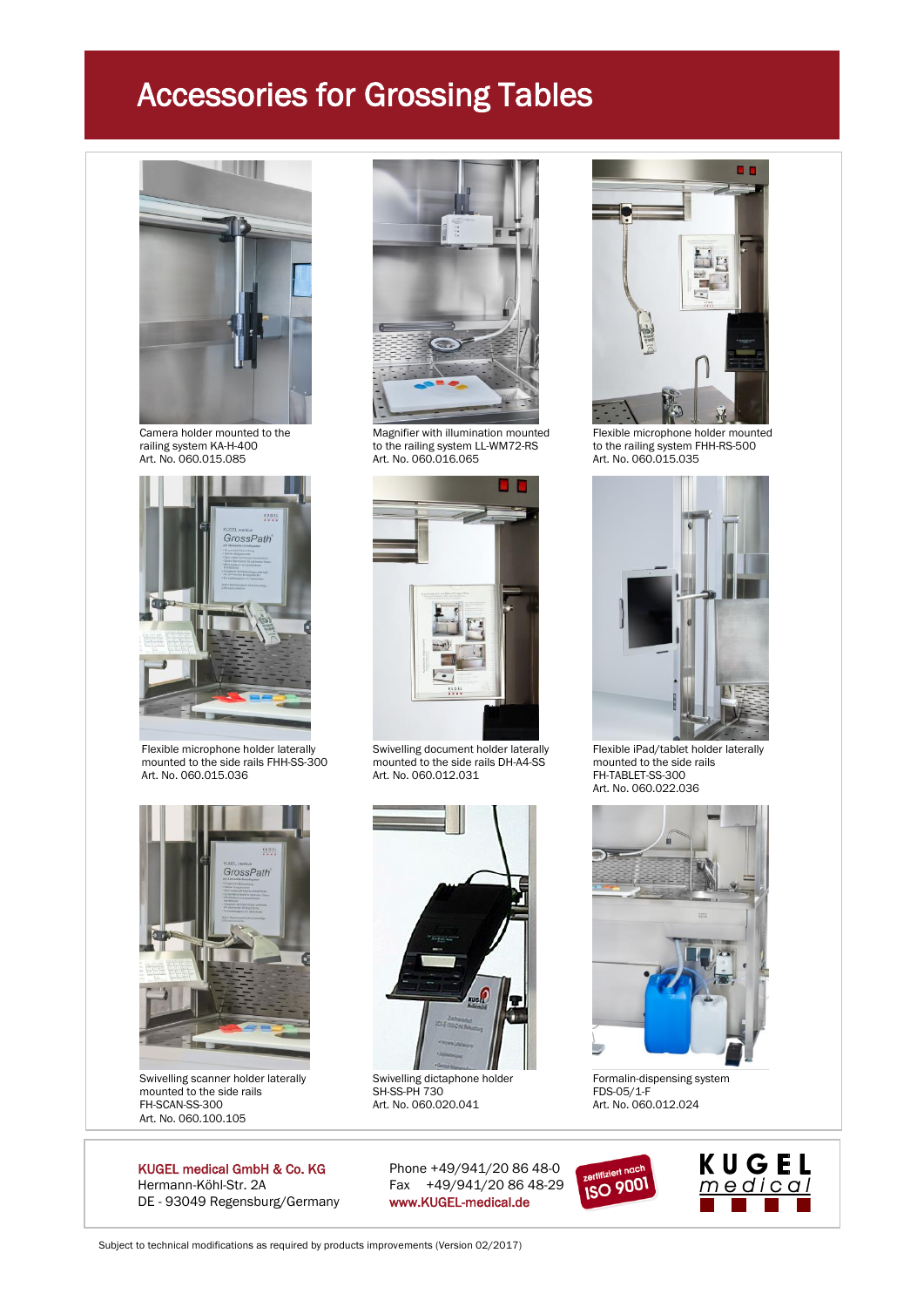

Waste shaft with extraction and **Waste Shaft with extraction and** Glove holder made of stainless stainless steel waste bin PVC waste bin MÜ-AS-150-M-K steel HHK stainless steel waste bin and the CC waste bin MÜ-AS-150-M-K basic and the steel HHK<br>MÜ-AS-150-M Art. No. 060.012.057 Art. No. 060.020.074 Art. No. 060.012.056





Paper dispenser made of stainless steel K 300 Art. No. 020.012.075



Art. No. 060.022.033



Art. No. 060.012.076 **board MS-300** 



Monitor holder MT-SS laterally mounted to the side rails Keyboard holder THB-SS laterally mounted to the side<br>Art. No. 060.022.033 Art. Nr. 060.022.080



Centimeter scale etched into a grossing table LIN-UCS Magnetic bar for instruments mounted to the storage Art. No. 060.012.077

Magnetic bar for instruments mounted to the illumination (BEA) MS-300-BEA Art. No. 060.112.077

#### KUGEL medical GmbH & Co. KG Phone +49/941/20 86 48-0 Hermann-Köhl-Str. 2A Fax +49/941/20 86 48-29 DE - 93049 Regensburg/Germany www.KUGEL-medical.de



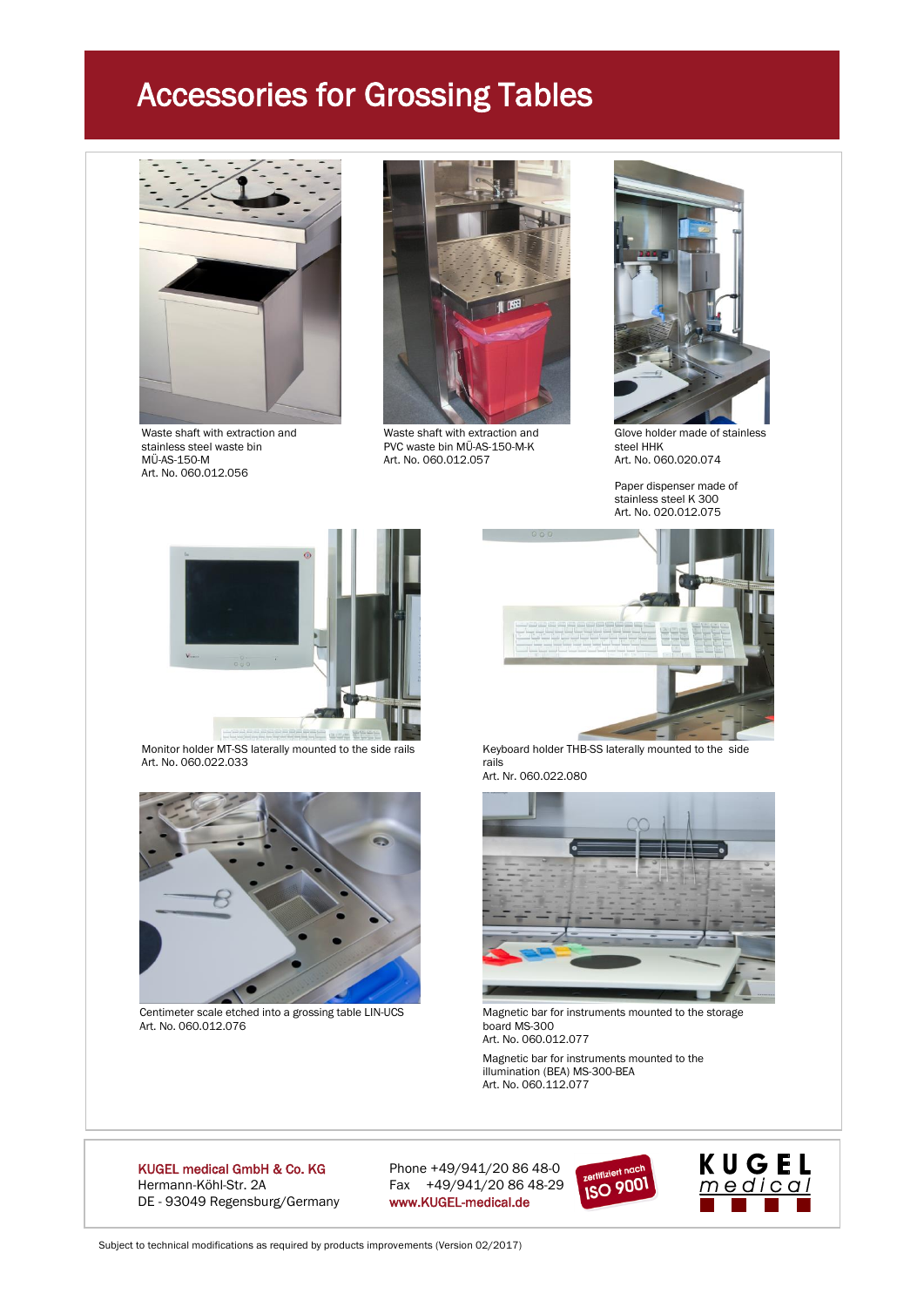

Cutting board made of Corian with a round black point Cutting board made of polyethylene SB-PE-50/40<br>SB-CO-50/40-SE<br>Art. No. 060.012.010 Art. No. 060.012.012





Art. No. 060.012.010



Camera holder mounted to the railing system with monitor and keyboard holder laterally mounted to the side rails suitable for the *PathLite Compact* camera system consisting of camera for glare-free gross imaging and suitable computer and monitor with preinstalled *VividPath* software.







Cable channel installed around the entire illumination of a grossing table. USB and LAN ports separately available upon request.

Width cable channel 1,500 mm KK-BEA-1500 – Art. No. 060.018.120 Width cable channel 1,750 mm KK-BEA-1750 – Art. No. 060.018.122 Width cable channel 2,000 mm KK-BEA-2000 – Art. No. 060.018.124

Hermann-Köhl-Str. 2A Fax +49/941/20 86 48-29 DE - 93049 Regensburg/Germany www.KUGEL-medical.de

KUGEL medical GmbH & Co. KG Phone +49/941/20 86 48-0